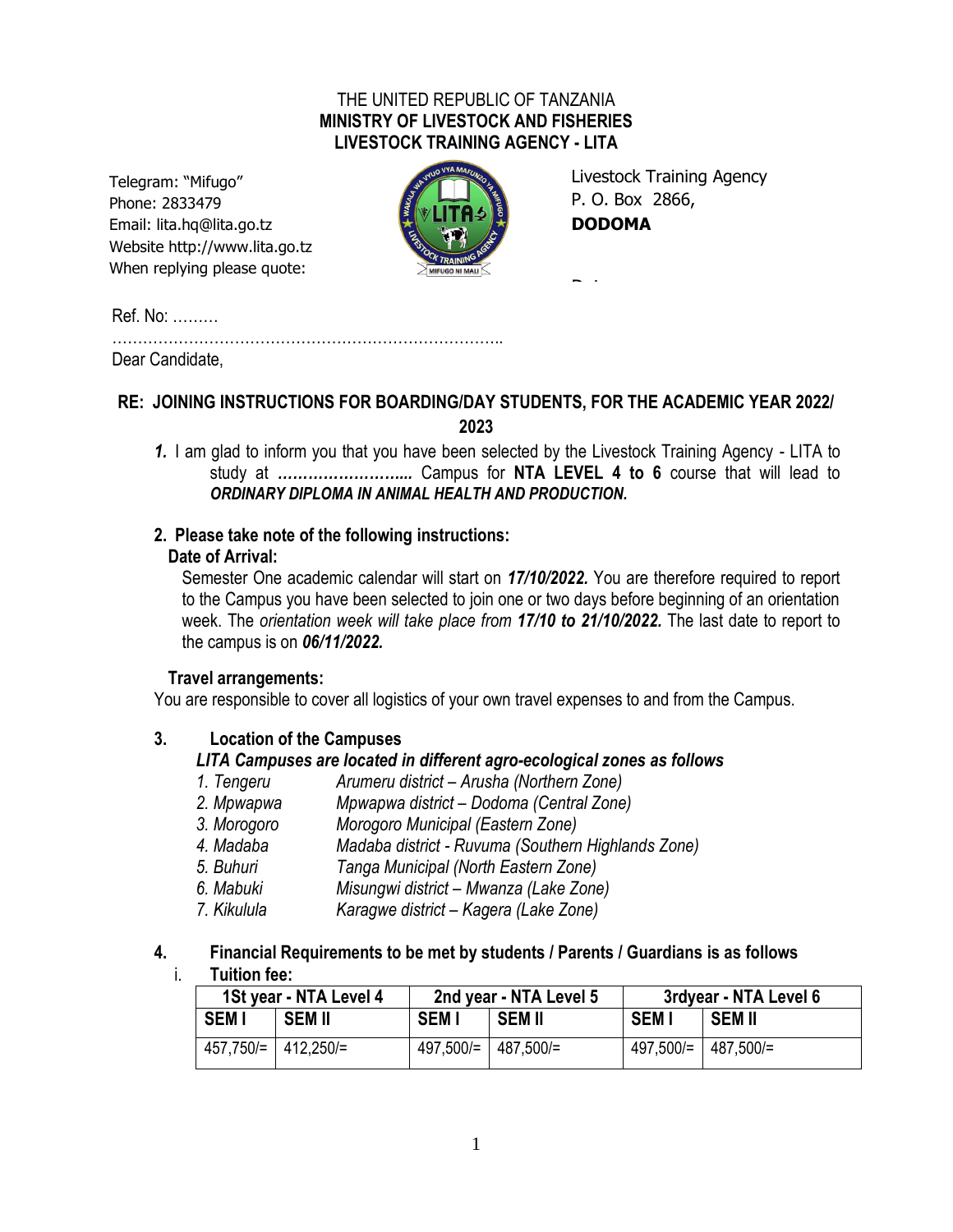Tuition fees MUST be paid in the respective semester through the **LIVESTOCK TRAINING AGENCY account using electronic control number which is provided by the respective campus. The Original Bank payin-slip** should be presented by the student on arrival at the respective campus. No cash payments will be accepted.

NB: Accommodation spaces at campus hostels are *limited for male students.* Therefore each student is required to pay accommodation fee after securing the accommodation space upon arrival at the Campus. The accommodation fee is **122,500/= per academic year. The accommodation payment should be done through LIVESTOCK TRAINING AGENCY account using** an electronic control number to be requested from the respective campus using respective campus mobile phone numbers in **Appendix 1 below.**

#### ii. **Meal allowance**

Estimated meal allowance per each semester is Tsh. 600,000/= **and should be paid directly to student Bank Account.**

However, the stated amount for meal allowance is the minimum indicative figure.

**NB**: Student costs for medical, meal, transport, stationery and pocket money must be paid to **individual student** Bank Account.

- iii. Student shall pay fee for certificate and transcript as prescribed by NACTE upon completion of the course.
- **Note that:** 1. Tuition fee is non-refundable to students whenever he / she fail to continue with the course. 2. Wrongly deposited meal allowances and Pocket Money to **LITA Account will be subject to 10% deduction.**

#### **5. MEDICAL EXPENSES**

Medical expenses are not covered by the Institute. Each student MUST therefore process his/her own Health Insurance before reporting to the respective campus. For those who do not have NHIF medical coverage, can be processed at the campus level, whereby each student is required to report to the respective campus management with Tsh. 50,400/= for processing of his/her own NHIF-card.

**NB: This amount i.e. Tsh. 50,400/= should NOT be deposited to LITA Account; student without 50,400/= or Health Insurance card will not be registered in any of LITA Campuses.**

#### **6. Other requirements:**

- a) Pocket money to carter for incidental expenses such as medical care etc.
- b) Bedding materials: bed sheets, blankets, pillow, mosquito net and pillow cases.
- c) Sports gear.
- d) Stationery i.e. exercises books, pen, pencil, ruler, calculator etc.
- e) Six (6) recent passport size photographs (Colored with blue background) for processing of identity cards and other official uses.
- f) Practical gears: Gumboots, overall, white overcoat, stethoscope, thermometer,
- g) Medical examination report (From Government hospital).**Appendix 3**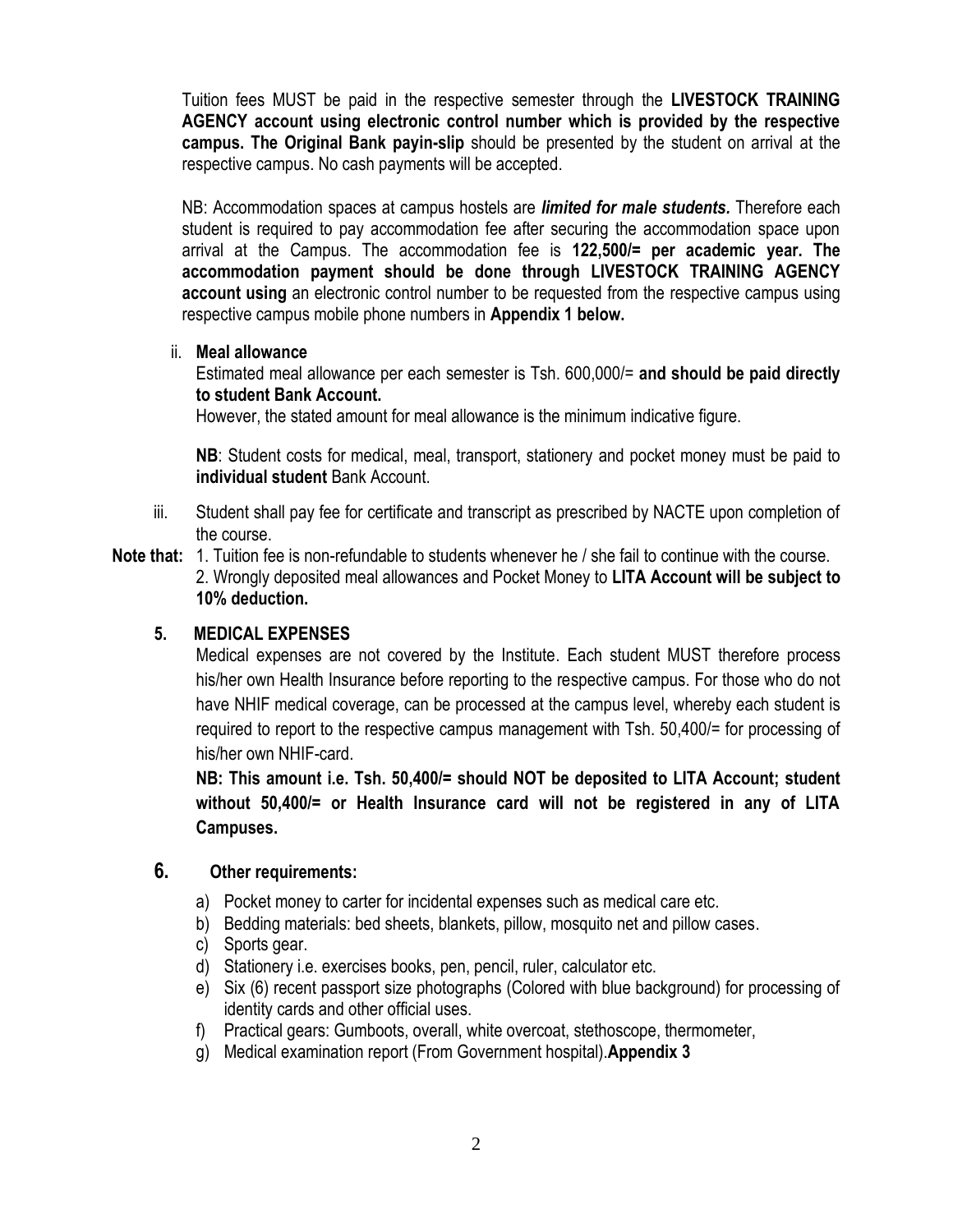### **7. Accommodation:**

The Campus provides a room with bed and mattress only. Other items associated with accommodation (as in **6 (b)** above) are met by the student. Students are advised to equip themselves with heavy clothing and blankets in case of cold weather. Electrical appliances (heaters, cookers and irons) are **strictly not allowed in hostels**.

### **8. Discipline:**

Every student must abide to the rules and regulations of the Campus. **See Appendix 2**

### **9. Registration documents**

Each student must present **original documents** (i.e. Birth Certificate, Leaving Certificate, and Academic Certificate at registration, f**ailure to** which the student **will not be admitted.**

### **10. Education for self-reliance:**

In accordance with the LITA objectives, every student is required to participate fully in various production activities at his/her respective Campus.

Lastly, on behalf of LITA, I wish you a safe journey and success in your studies at *…………* Campus.

# **For CHIEF EXECUTIVE OFFICER LITA**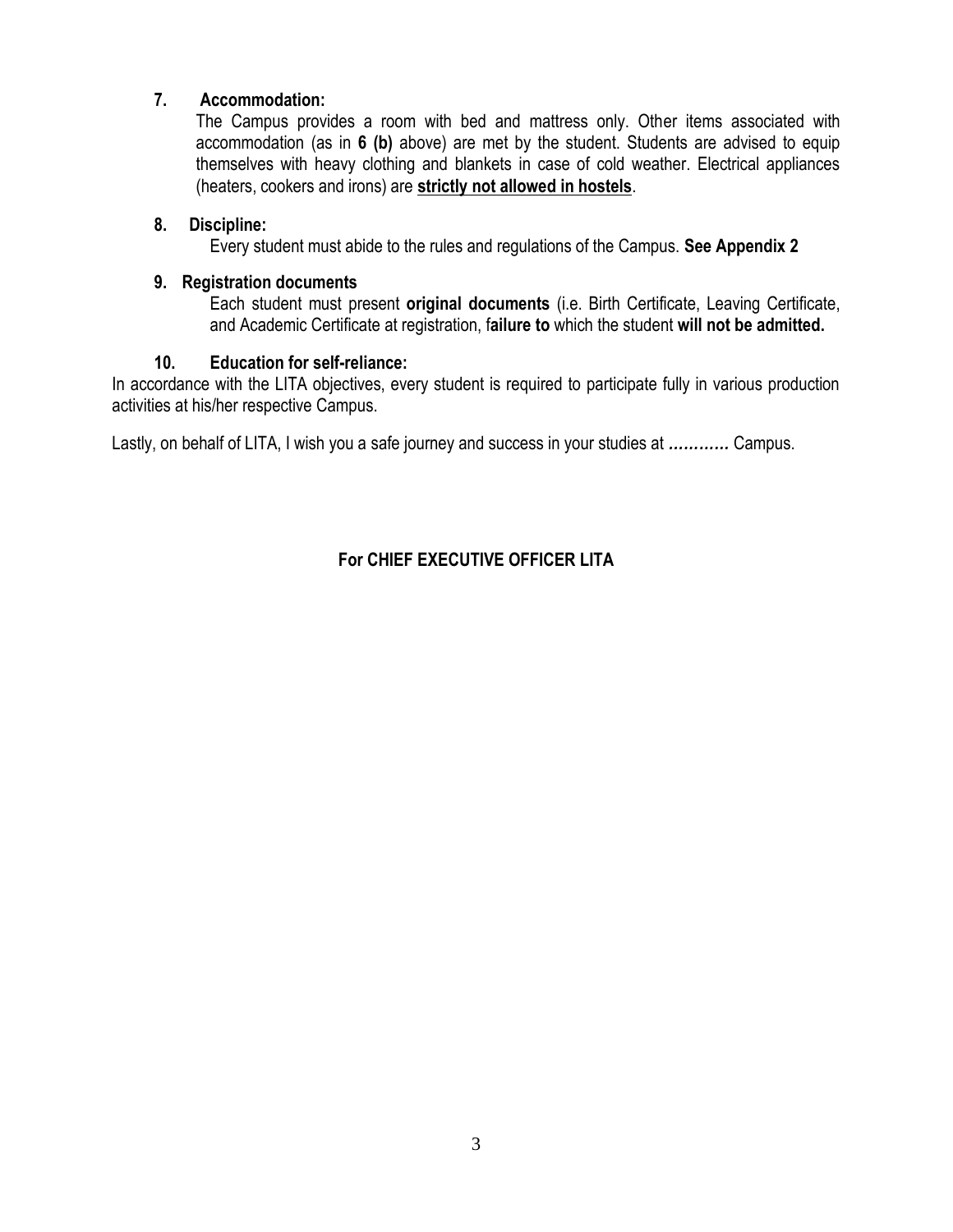| <b>Campuses</b> | Mobile phone       | Mobile phone Head office | Mobile phone     |
|-----------------|--------------------|--------------------------|------------------|
|                 | No.1<br>(Accounts) |                          | <b>Academics</b> |
| Tengeru         | 0783982122         | 0733370950/0679210285    | 0763890510       |
| Mpwapwa         | 0762066759         | 0733198144/0762422070    | 0659727926       |
| Morogoro        | 0713599371         | 0733524760/0621128339    | 0765126225       |
| Madaba          | 0763643157         | 0733344944/0620272580    | 0764573807       |
| Buhuri          | 0713501781         | 0733317947/0757954229    | 0713677469/      |
|                 |                    |                          | 0672924129       |
| Mabuki          | 0712946724         | 0733333218/0767516219    | 0712946724/      |
|                 |                    |                          | 0652397160       |
| Temeke          | 0787770077         | 0737853278/0768098723    | 0765172297       |
| Kikulula        | 0764227584         | 0733363546/0762249190    | 0767835237       |

**Appendix 1: LITA Campuses Phone Numbers**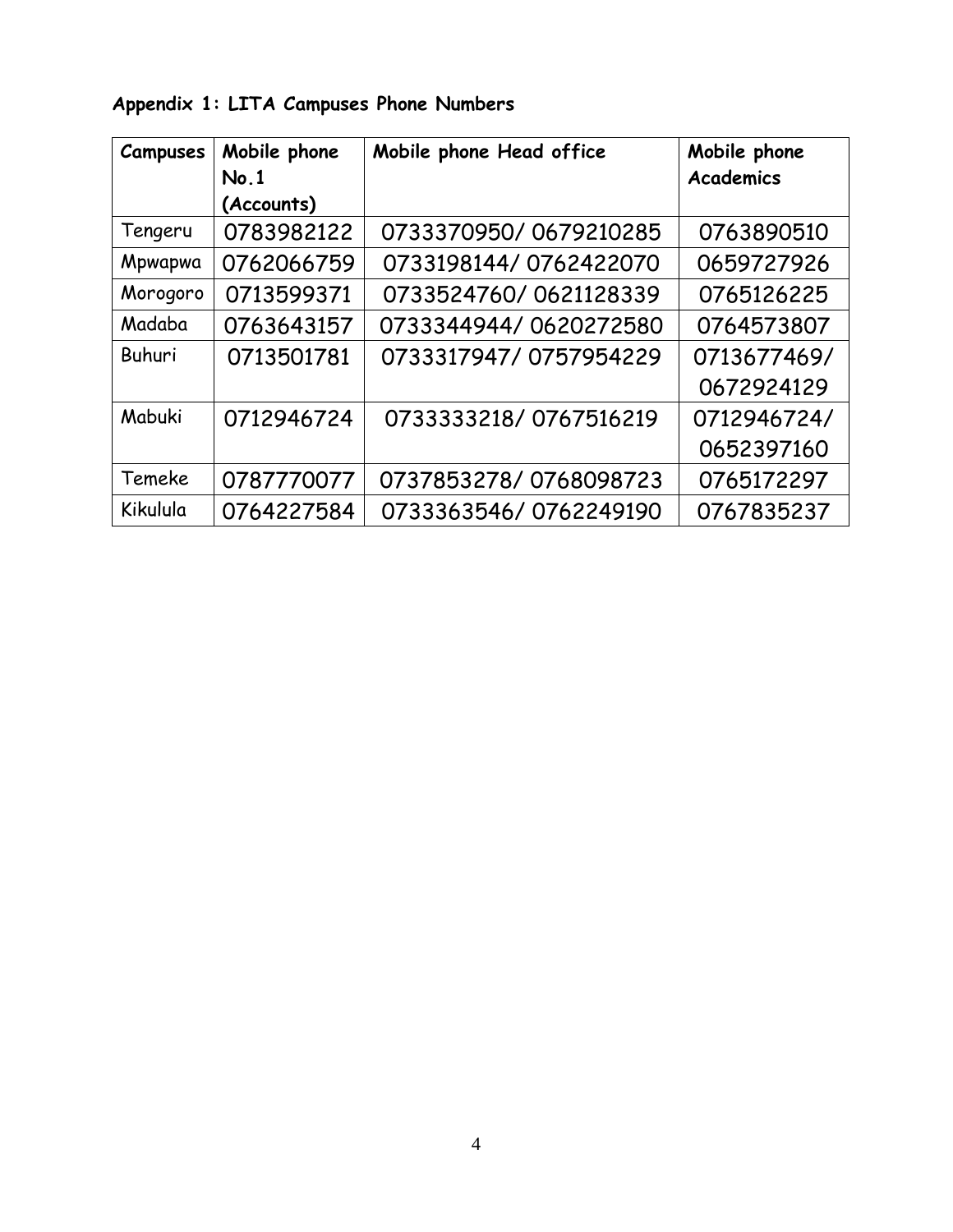#### Appendix 2 Rules & Regulation

#### **2 Lecture and Practical Sessions:**

- 2.1 All lectures and practical sessions are compulsory; and punctuality must be observed at all times. It will be up to the student to produce supporting document(s) in case of lateness or absenteeism. A student reporting late for lectures or practical session will not be allowed to join the ongoing lecture / practical so as to avoid disturbance (Refer to disciplinary code and penalties 7.1)
- 2.2 All students must report to the Warden / Matron/ Head of student Affairs office on the date of arrival and departure, for semester breaks and leave of absence Students reporting late to the Campus without proper reason will have violated this rule and will be reprimanded accordingly.
- 2.3 Each student must participate fully in all production activities and any other compulsory activities during his/her stay at the campus.
- 2.4 Each student is expected to fully participate in sports, games, and social activities. It will be the responsibility of the student to take care and use of the borrowed sports gears/games equipment and facilities as expected.
- 2.5 Smoking in public premises is prohibited.
- 2.6 Unnecessary noises are not allowed in the Campus premises.
- 2.7 Cleanliness and appropriate clothing must be observed at all times.

Inappropriate clothing include:-

- Sandals /slippers,
- Boots worn inappropriate place
- Shorts, pants
- Unbuttoned shirts
- High and short clothes
- Tight trousers and dresses
- Peddo
- High heel shoes
- 2.8 Cleanliness in and around classroom, dormitories, compounds etc. is the responsibility of students.
- 2.9 Mobile phones should be switched off during theory / practical sessions while Mobile phones and smart watch strictly prohibited during examinations.
- 3 Hostels:
	- 3.1 Students are responsible for the cleanliness of the hostels and their surroundings.
	- 3.2 Students are not allowed to enter rooms of fellow students of the opposite sex at all times.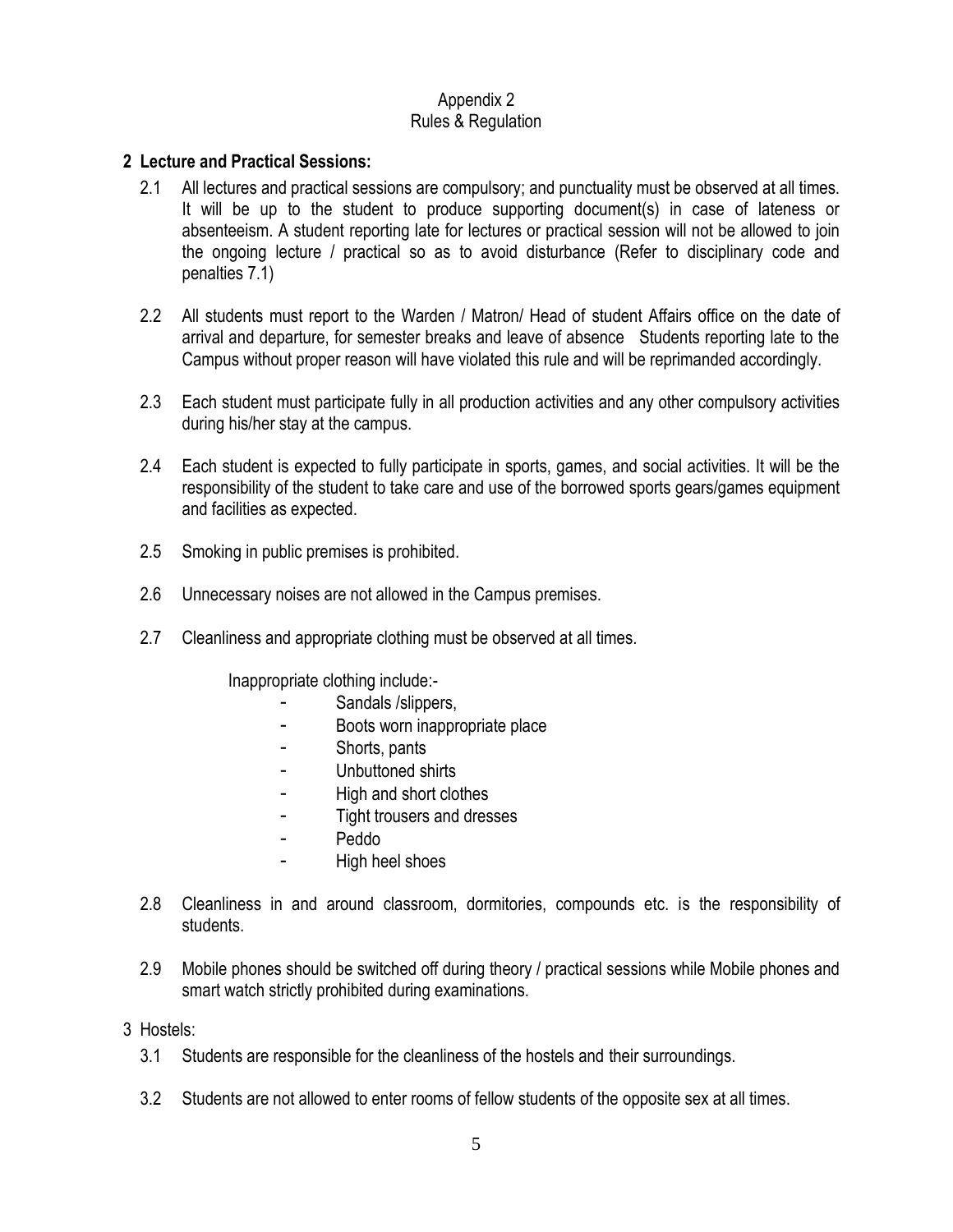- 3.3 Students are prohibited from allowing visitors into their rooms.
- 3.4 Electrical appliances e.g. TVs, record players, ironing and cooking devices are not allowed in dormitories.
- 3.5 Musical instruments and radio can only be used during free time up to 10.00 pm. The volume should be low at all times.
- 3.6 Intoxicating drinks/drugs and weapons are prohibited.
- 3.7 Fittings and installations should not be tempered with and must be left intact.
- 3.8 Boarding students are not allowed to be outside the Campus compounds after 7.00 pm during week days and 9:00 pm. during week ends and holidays.
- 4 General:
	- 4.1 Visitors can only be entertained in the students' common room/entertainment areas up to 6.00 pm within the campus premises.
	- 4.2 All students are responsible for the proper care and use of equipment issued during training and any other public property. Examples of misuse include, leaving lights or water taps on, damage of government properties like chairs, glass windows, doors, books, bicycles etc.
	- 4.3 Drunken behavior and misuse of drugs are not allowed in the Campus premises.
	- 4.4 Possession of any drugs and medicines without any valid prescription from a physician is prohibited.
	- 4.5 Students will have to seek for permission when leaving the campus for medical or any other matters.
	- 4.6 Abusive language; verbal, non-verbal or written is prohibited at all times.
	- 4.7 Pregnancy during training is not allowed. Pregnant students shall postpone the course for two years, and automatically loses the government sponsorship.
	- 4.8 Male student responsible for pregnancy of female student shall be liable to same treatment in 4.7 above.
	- 4.9 Abortion during training is not allowed and is a criminal offence.
	- 4.10 Sexual harassment, rape and or sex-torsion is a criminal offence.
	- 4.11 Fighting and or causing bodily injury is prohibited and is a criminal offence.
	- 4.12 Theft is prohibited and is a criminal offence.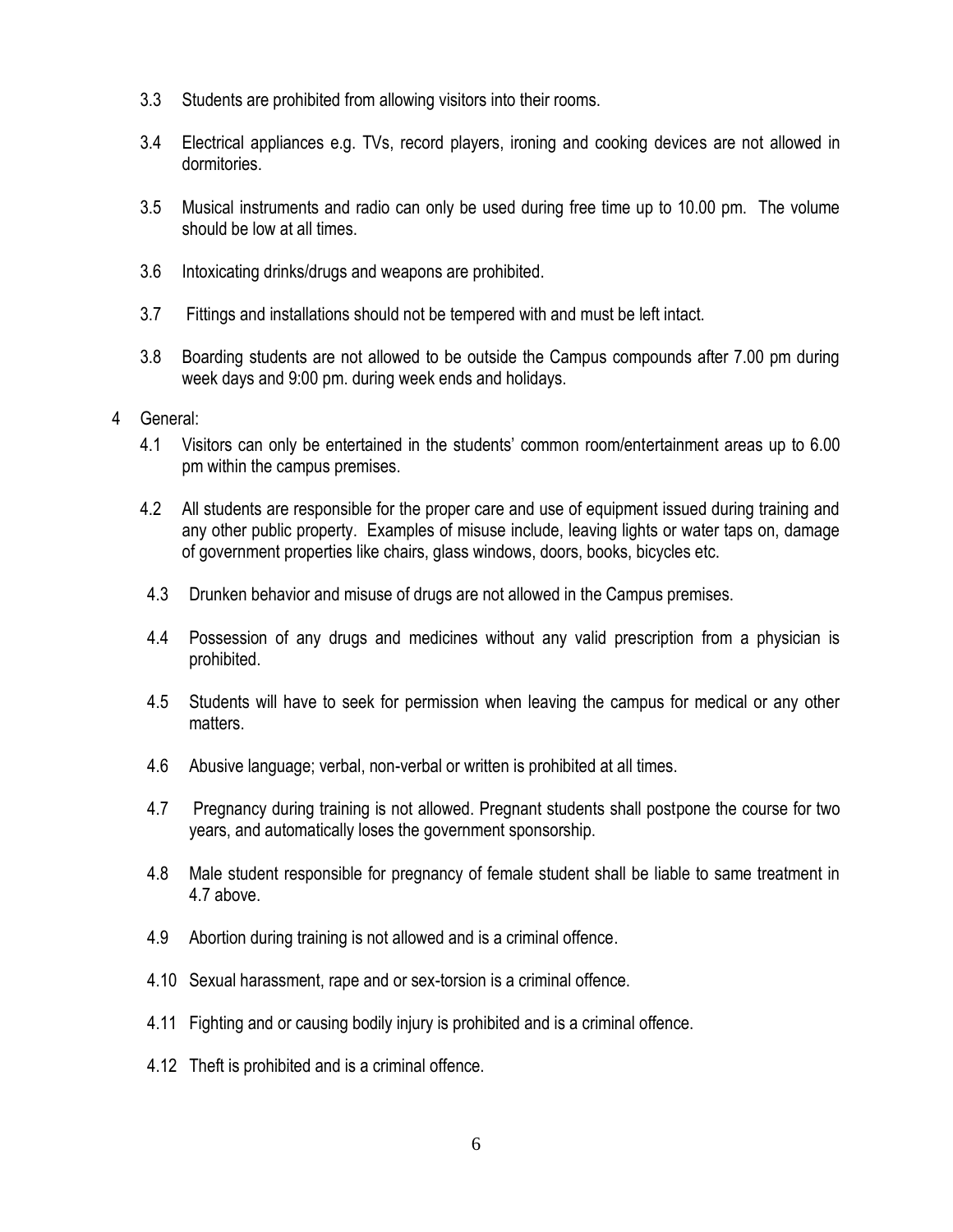- 4.13 Assault by a student to a staff member or a member of his/her family is prohibited and is criminal offense.
- 4.14 Staff quarters and staff common rooms are out of bound to all students at all times unless on specific authorization by the Warden/Matron with exception of student leaders on specific duty.
- 4.15 Any social religious functions and meetings should be channeled through the Warden/Matron and approved by the Campus Manager
- 4.16 Any student who is proved to collaborate with another student in the commitment of an offence or makes conditions for the offence or makes conditions conducive for offence shall be regarded as having also committed an offense and shall be punished accordingly.
- 4.17 Insubordination is prohibited.
- 4.18 Involvement in riots and unlawful demonstrations are prohibited
- 4.19 Riots, strikes, unlawful demonstrations are prohibited and any student who is proved to be ring leader shall be liable to severe punishment.